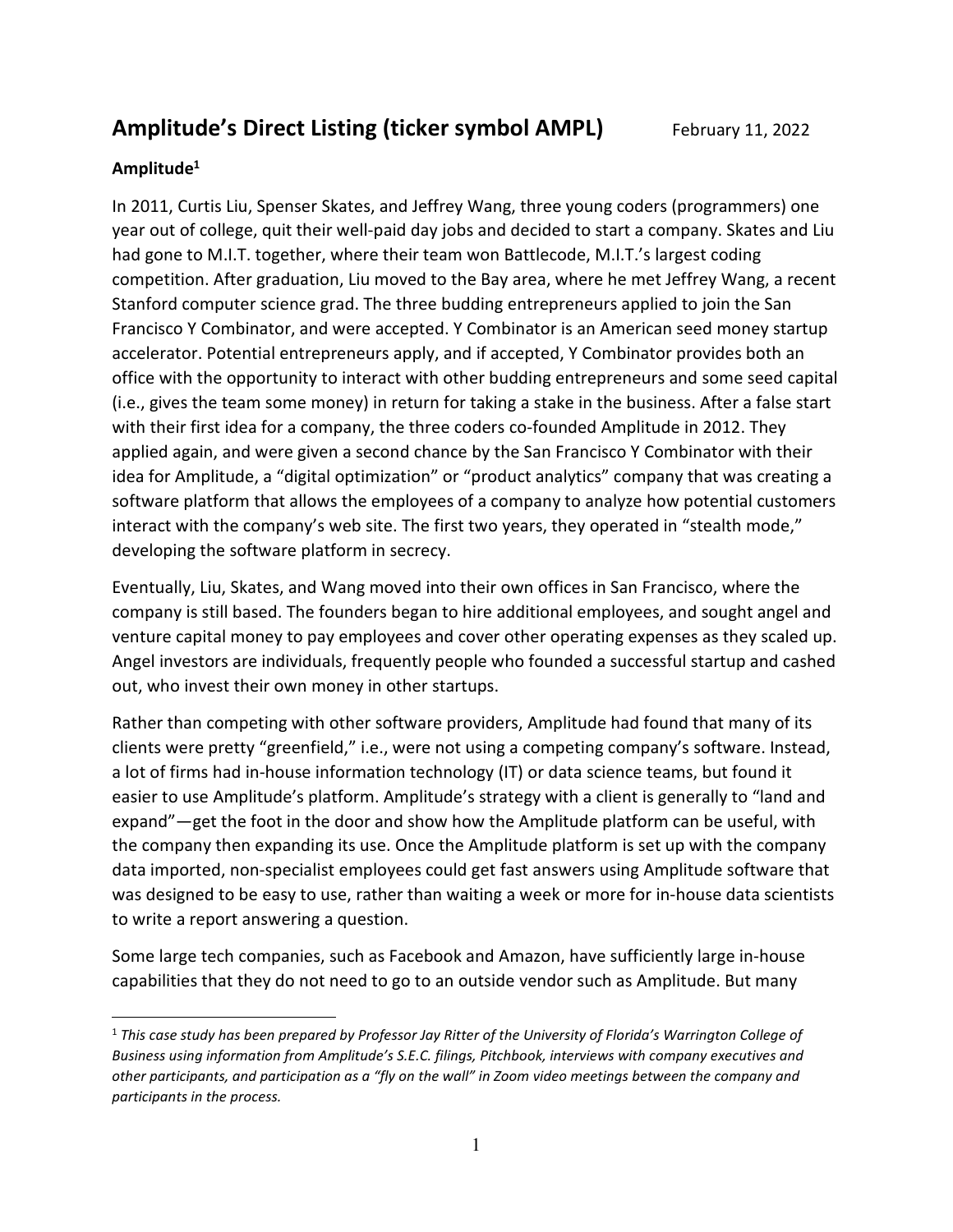other companies, even large ones, do not have large data scientist teams with many coders, and find that using Amplitude's platform is useful.

As with many tech startups, there are fixed costs for writing software that must be paid up front, with revenue coming in during future years. Thus, external funding is required if the company is going to grow rapidly.

# Venture Capital funding:

In 2012, Y Combinator investors purchased a \$150,000 convertible note, providing the three young coders with money to live on. Amplitude developed its analytics database in stealth mode, and in 2014 launched their real-time mobile analytics platform. The company, with its digital optimization product, in 2015 received \$9 million in Series A venture funding from Benchmark Capital at a split-adjusted price of \$0.62 per share. Benchmark also took a board seat. The convertible note was converted into stock at the same time. Pitchbook gives a postmoney valuation of \$30.97 million.

In 2016, Battery Ventures led a \$15 million Series B funding round, and took a board seat. Pitchbook lists it as \$15.9 million at \$1.11 per share, giving the company a post-money valuation of \$85 million.

In 2017, IVP led the \$30 million Series C funding round, according to the "About Us" portion of their website at https://amplitude.com/company Pitchbook lists it as \$30 million at \$3.76 per share, giving the company a post-money valuation of \$335 million. Amplitude also opened an office in Amsterdam to expand its global presence.

In 2018, Sequoia Capital led a Series D funding round raising \$80 million, and took a board seat. Pitchbook lists it as \$80.15 million at \$8.57 per share, giving Amplitude a post-money valuation of \$850 million. The company continued to expand, opening offices in London, Paris, Singapore, and New York City.

# Pages 167-169 of the S.E.C. form S-1 at

https://www.sec.gov/Archives/edgar/data/0001866692/000119312521260696/d143868ds1.htm gives details of the Series D, E, and F funding rounds. The Series D round was in November 2018 in which \$79.8 m was raised at \$8.5681 per redeemable convertible preferred share, with Sequoia investing \$50 million.

In April 2020, Amplitude raised another \$50 million in a Series E round led by GIC, with Jasmine Ventures investing \$30 million. The S-1 states that it raised \$49.8 m at \$9.5498 per redeemable convertible preferred share. Pitchbook reports a post-money valuation of \$1 billion.

In 2021, Amplitude raised \$200 million in a Series F round leading up to its direct listing in September 2021. Pitchbook lists it as \$150 million at \$32.02 per share, giving Amplitude a post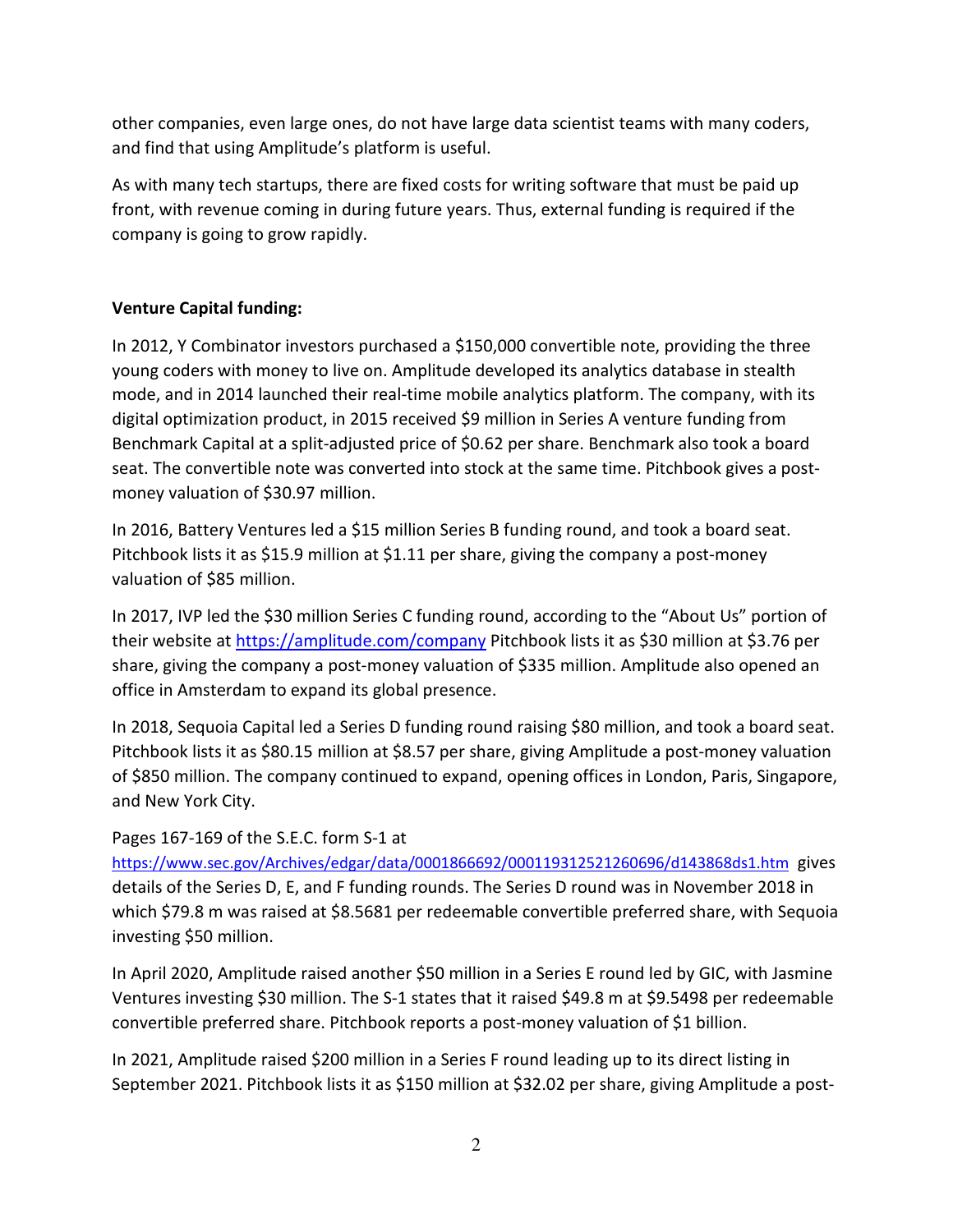money valuation of \$4.15 billion. Of the \$200 million, \$50 million came in after Pitchbook did its calculation.

The Series F round had six separate closings starting in May 2021, raising \$200 million in total, with Sequoia investing \$100m, Battery Ventures investing \$10 m, and Jasmine Ventures investing \$37.5 million at a price of \$32.02 per redeemable convertible preferred share. IVP put in \$1m.

In total, the company had raised about \$384 million from venture capitalists, not including the Y Combinator and SV Angel stakes. On Sept. 28, 2021, Pitchbook listed 41 investors in Amplitude. Pitchbook lists only \$337 million in cumulative funding, rather than the \$384 million total above, largely because of the late \$50 million Series F investment.

# Valuation questions

Page i of the prospectus (S.E.C. form 424B) reports that the company has stock options representing 28,770,430 shares outstanding, with a weighted average exercise price of \$3.33, plus options for 282,734 shares that were recently granted with a weighted average exercise price of \$24.56, plus 479,481 restricted stock units (RSUs). Including the 102,756,934 outstanding shares, the RSUs, and the options, which are mainly deep in the money, the fully diluted share count is 132.3 million shares.

Page 143 of the direct listing prospectus lists Amplitude's competitors:

Product analytics point tools such as Pendo, Mixpanel, and Heap;

 Web and marketing analytics vendors such as Adobe Experience Cloud and Google Analytics;

Business intelligence solutions such as Looker and Tableau.

Unfortunately, for comparable firm valuation purposes, Adobe and Google Analytics parent Alphabet are the only publicly traded companies, but their main businesses are much larger.

The investor day presentation, which is more than 2 hours in length, from Sept. 14, 2021 is available at https://info.amplitude.com/reg-amplitude-investor-day-video [as of November 1, 2021]. This link will be removed sometime in 2022.

With each funding round, prospective venture capital investors had to address questions that did not have easy answers. How big is the potential addressable market (future industry revenue) for Amplitude's platform? In the narrowly defined industry (a "vertical") of product analytics, how much competition is there? Are there network effects or economies of scale that would lead to a "winner take all" outcome? How big are customer acquisition costs? What is the churn rate of clients? Are future profit margins potentially large (as with Facebook, Alphabet, Apple, and Microsoft), or will competition limit the margins, as is true in traditional industries such as restaurants, construction, and automobile manufacturing? Will Amplitude be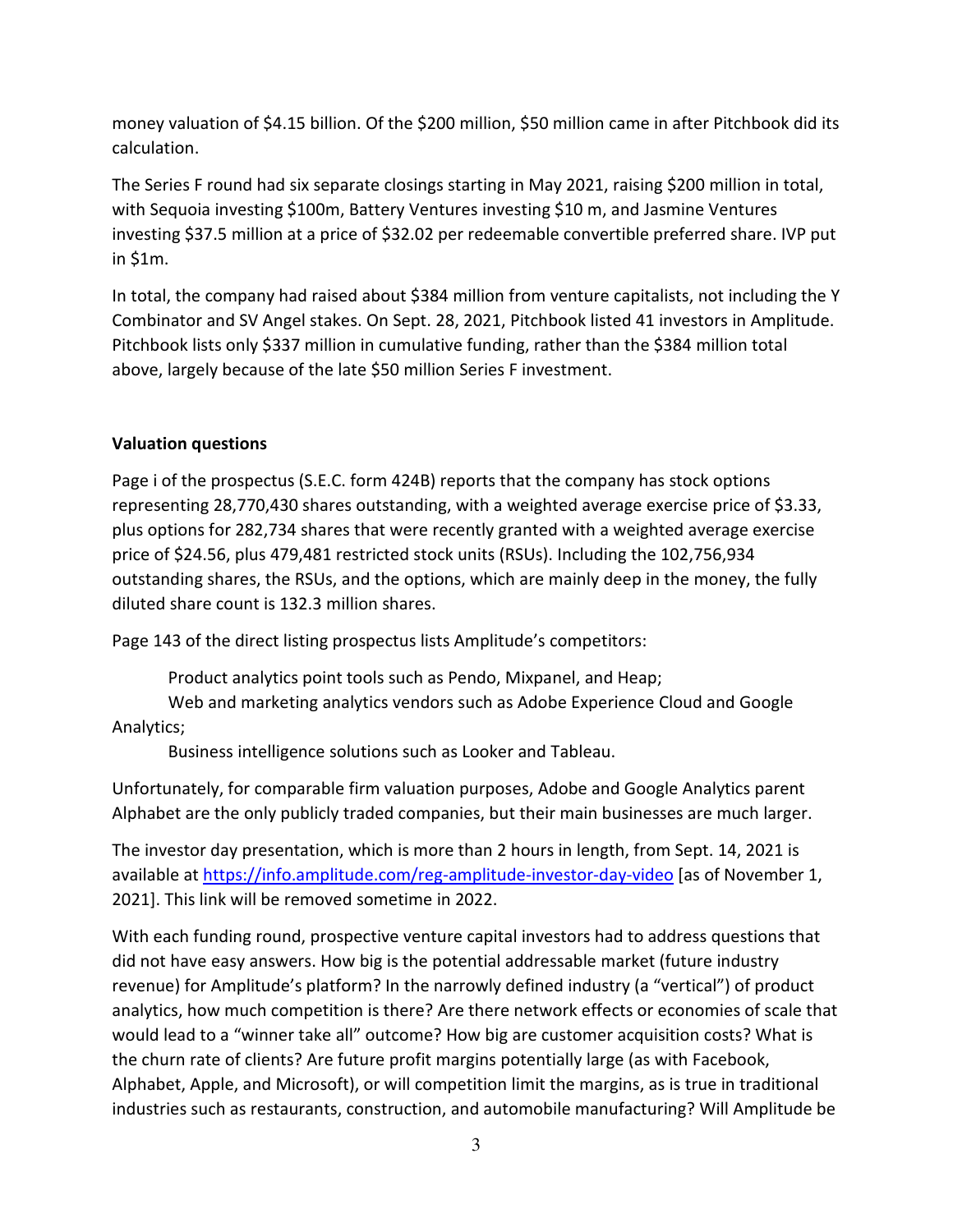able to maintain its high revenue percentage growth rates for a long time, or will they decline rapidly as the company gets bigger? How long will Amplitude continue to have negative free cash flow, and thus need external financing that will dilute the existing shareholders? For investors at the time of the direct listing, the same questions needed to be addressed.

In practice, given the huge amount of uncertainty in the answers to the above questions, many investors look to past returns on similar companies, comparable firm valuations, and valuation levels in recent transactions (either funding rounds or private market transactions). Historical returns on venture-backed and tech company IPOs are available on Jay Ritter's IPO data page at https://site.warrington.ufl.edu/ritter/ipo-data/ Several of the tables show that tech stock IPOs historically, on average, have substantially beaten the market if the internet bubble cohorts of 1999-2000 are excluded. The tech stocks that had more than \$100 million in trailing twelve months (TTM) sales have done even better yet.

On the other hand, Ritter's Table 4a, reproduced below, shows that the median tech stock was priced at a price-to-sales ratio of 7.0 at the end of the first day of trading. The series F round of VC funding had given Amplitude a post-money valuation of \$4.15 billion, and with \$128.8 million in TTM sales, the resulting price-to-sales ratio was already 32.2, substantially higher than the historical median. The same table showed that in 2020, the median tech stock IPO sold at a price-to-sales ratio of 21.8 at the end of the first day of trading. And these numbers used the basic number of shares outstanding, rather than the fully diluted number, which in Amplitudes case would give it a valuation close to 30% higher. So although tech stock IPOs had historically done well, public market investors today were paying much higher multiples than had been true in the past, potentially limiting their future returns.

The direct listing prospectus reports trailing twelve month (TTM) revenue of \$128.8 million, ending on June 30, 2021. On Sept. 21, the company issued a press release with second quarter revenue and earnings, and gave guidance for the third quarter and the full year on revenue. Revenue in the second quarter of 2021 increased 66% from the second quarter of 2020.

#### Compensation and governance:

In 2020 and 2021, Amplitude added three new board members, Erica Schultz, Elisa Steele, and Catherine Wong, all of them female and all of them with extensive experience as executives of technology companies. SB 826, a California law passed in 2018, requires that publicly held companies headquartered in the state with six or more directors must have at least three women on the board of directors. California law AB 979, passed in 2020, requires that publicly traded companies with at least nine board members must have at least three board members that are not self-identified as heterosexual Caucasians. At the time of the direct listing, four of Amplitude's nine board members were Asian-American, and three were female.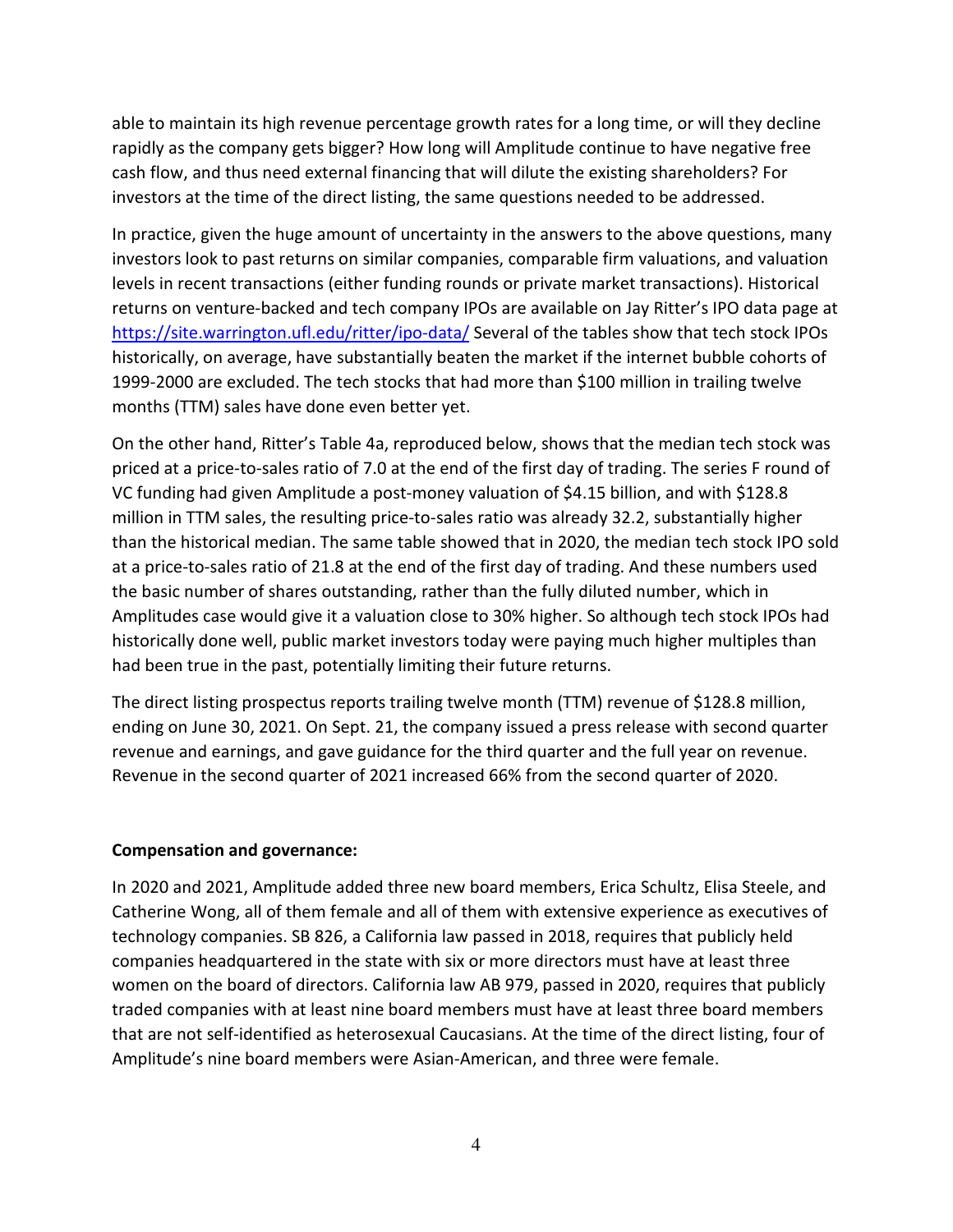June 21, 2021, Amplitude confidentially filed a draft registration statement (DRS) with the S.E.C., which was posted on the S.E.C.'s EDGAR web site after the company filed its public S-1 (preliminary prospectus) on August 30, 2021. The S-1 reveals the ownership of co-founders Spenser Skates (age 33) and Curtis Liu (age 32), and executives Matt Heinz, Jennifer Johnson, and Hoang Vuong, along with those of various board members and VC-firms owning 5% or more of the company. Co-founder Jeffrey Wang was not listed as a 5% owner. All of the other executives and board members are older than the founders. The total number of shares (all classes) add up to over 100,000,000. On page 15 of the S-1, the June 30, 2021 weighted average number of shares for earnings per share (EPS) is given as 28.8 million, implying a stock split of about 3.263 for 1 later that summer as the company prepared for its listing. Several of the recently hired top executives negotiated large stock grants when they joined the company, reflecting the competitive conditions in the labor market for executives with technology company experience. Hoang Vuong (1.71 m shares), the Chief Financial Officer (CFO), joined in April 2019. It is common for a company that is planning to go public to hire a CFO who has experience at a publicly traded company, and is thus familiar with S.E.C. reporting requirements. Matt Heinz (1.3 m shares), the Chief Revenue Officer, joined the company in October 2019. Jennifer Johnson (331K shares) joined as the Chief Marketing and Strategy Officer in September 2020.

The beneficial ownership of executive officers and directors and 5% shareholders prior to the direct listing is given on page 173 of the S-1 at

|  | https://www.sec.gov/Archives/edgar/data/0001866692/000119312521260696/d143868ds1.htm#toc143868_16 |  |
|--|---------------------------------------------------------------------------------------------------|--|
|  |                                                                                                   |  |

| Owner                                                           | <b>Number of shares</b> | Percentage ownership |
|-----------------------------------------------------------------|-------------------------|----------------------|
| Spenser Skates, co-founder and CEO                              | 8.8 million             | 8.7%                 |
| Curtis Liu, co-founder and Chief Technology Officer 7.7 million |                         | 7.7%                 |
| Hoang Vuong, CFO                                                | 1.7 million             | 1.7%                 |
| Matt Heinz, Chief Revenue Officer                               | 1.3 million             | 1.3%                 |
| Jennifer Johnson, Chief of Marketing and Strategy               | 0.3 million             | 0.3%                 |
| <b>Benchmark Capital</b>                                        | 15.3 million            | 15.3%                |
| <b>Battery Ventures</b>                                         | 14.0 million            | 14.0%                |
| <b>Institutional Venture Partners</b>                           | 8.8 million             | 8.8%                 |
| Sequoia Capital                                                 | 7.8 million             | 7.8%                 |
| Jasmine Ventures                                                | 5.0 million             | 5.0%                 |

Page 149 of the S-1 states that of the nine-member board of directors, three are elected to a 3 year term each year. This practice is known as a staggered, or classified, board of directors and makes it impossible for shareholders to replace more than one-third of the board in a given year.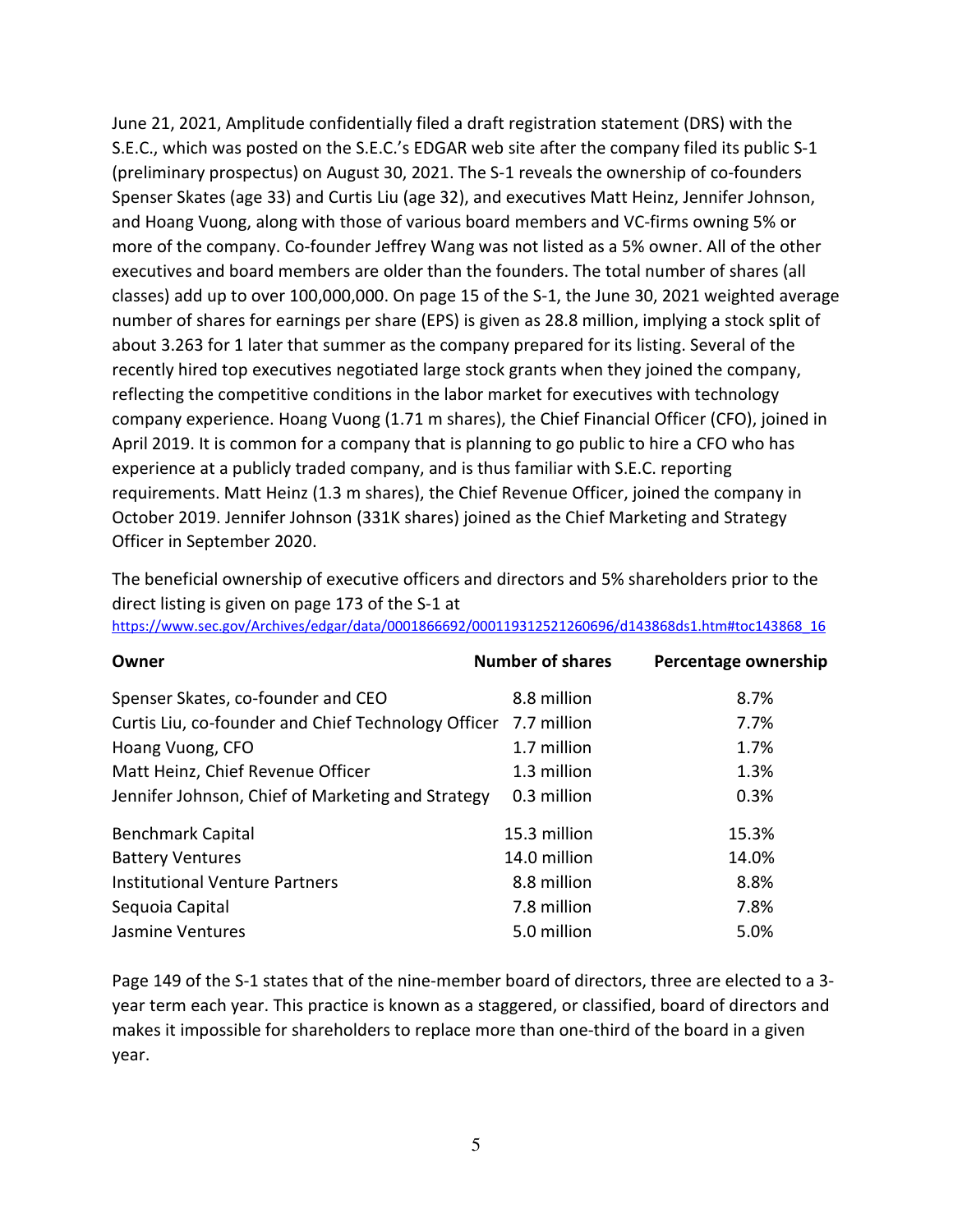Page 156 states that the CEO and CTO are paid cash compensation of \$275,000 per year, but the head of marketing was hired at a base salary of \$360,000 per year and given options worth \$3.1 million (the exercise price is \$4.19 per share) when she joined the company. The options vest over a 4-year period.

Amplitude has a dual-class structure, with the Class B shares held by insiders having 5 votes, and the publicly traded Class A shares having 1 vote. Each outstanding share of Class B common stock is convertible into one share of Class A common stock.

Although not required by law, almost all IPOs in the U.S. have lock-up provisions, whereby any pre-issue shareholder of the company cannot sell any shares in the open market without the express written permission of the designated underwriter until a certain period of time has elapsed, typically 180 calendar days after the IPO. Most direct listings, including that of Amplitude, have not had any lockup provisions. Shares that are eligible for trading must be registered, however.

# The process of going public:

In the U.S., all exchange-listed stocks must file audited financial statements with the S.E.C. There are other companies, however, that are private or that are traded on the over-thecounter (OTC) market that also are subject to public reporting requirements. For example, Publix Super Markets, Inc. is an employee-owned company that does not have publicly traded stock, but has enough shareholders that it is subject to public reporting requirements. If an employee wants to sell stock, the person must sell it back to the company at a price that is determined by a committee once per quarter. Some listed companies have never gone public, but became listed after some corporate reorganization. Increasingly, some private companies are becoming publicly traded by merging with a Special Purpose Acquisition Company (SPAC) that had previously gone public. Most listed companies, however, have conducted an initial public offering (IPO).

The process of going public in the U.S. and listing on an exchange involves several steps. Firms typically confidentially file a Draft Registration Statement (DRS), which is essentially a first draft of the IPO prospectus, with the S.E.C.'s Division of Corporate Finance. The DRS is typically prepared by the company in consultation with an outside law firm and underwriters or financial advisors. In Amplitude's case, the drafting of the DRS took three weeks, which is relatively fast.

A staff attorney at the S.E.C. then examines the document, and typically raises some questions that are then sent to the company to address. The document must fulfill numerous detailed requirements, including what font size must be used for certain statements. Importantly, a specified number of years of audited financial statements must be included. Importantly, the S.E.C. is concerned with disclosure, and does not make a judgment on what an appropriate valuation for the company would be. After filing a DRS, the company typically conducts some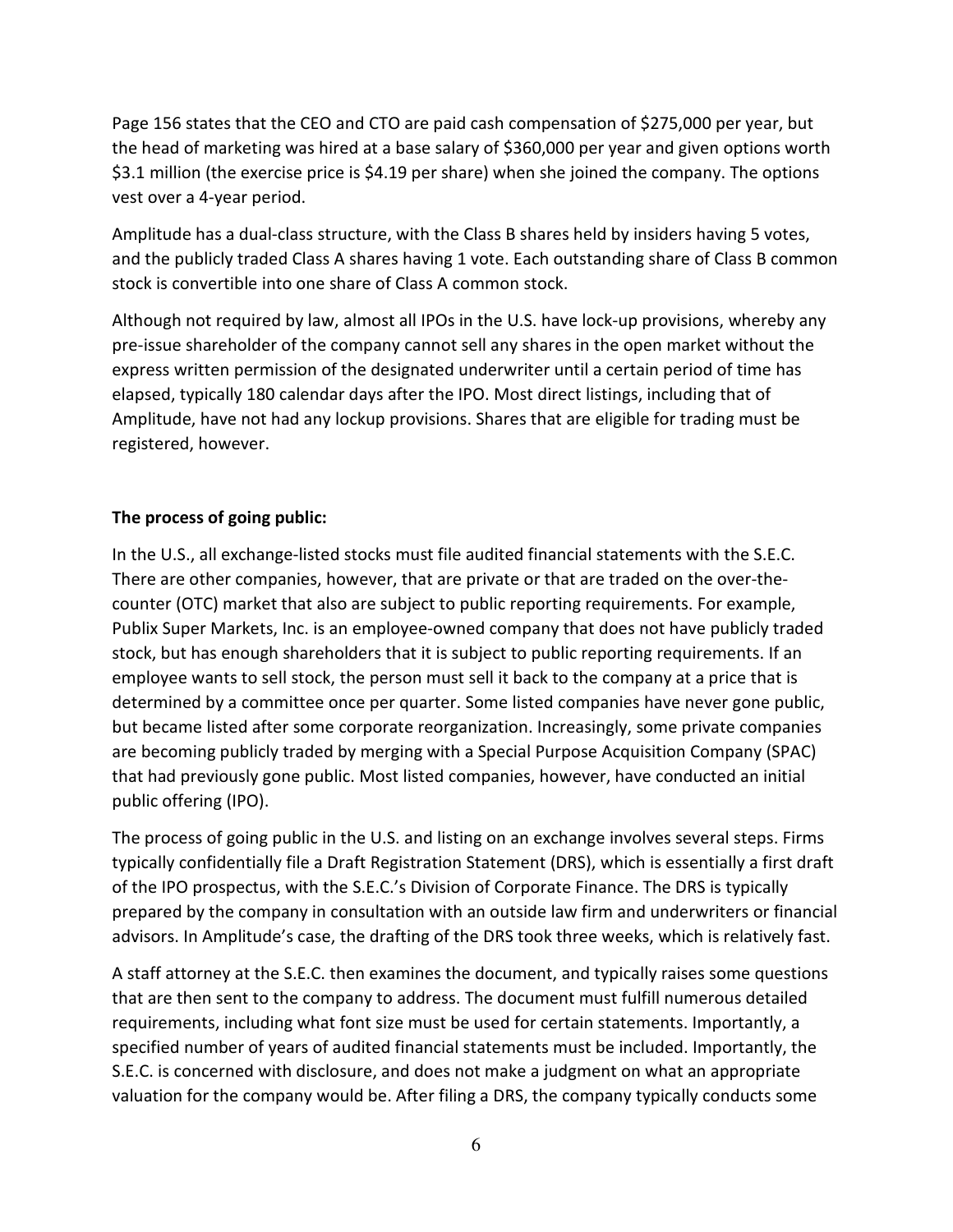private meetings with prospective mutual fund investors to gauge the level of interest in the company at various valuation levels. These meetings are known as "testing the waters," based on the analogy of sticking a toe into a body of water to test the temperature before plunging in.

If the company decides to proceed with an IPO or direct listing, it then publicly issues a preliminary prospectus, called an S-1 after the S.E.C. form.<sup>2</sup> The S-1 normally would differ from the DRS in that one more quarter's financial statements would typically have become available during the 3 months or so that the DRS was under S.E.C. review. The S-1 must be issued three weeks before the issuing company, known as the issuer (whether or not the company itself is selling shares in the offering), starts its road show. The S-1 normally does not contain any suggestion about the offer price. These documents are filed electronically, although a few firms also print some copies of the final prospectus.

If the company is doing a traditional IPO, it files an amended S-1, referred to as an S-1/A, that contains a file price range and number of shares to be issued. The S-1/A is usually identical to the final prospectus, S.E.C. form 424B, except that the final prospectus will have the actual number of shares offered and the offer price, and is typically filed the afternoon before the road show starts. In Amplitude's case, the dates for filing its S-1, holding its investor day, the dates on which the investor education meetings would occur, and the start of trading, were all planned more than two months in advance. The road show or investor education meetings are typically scheduled before the S-1/A is posted.

With a traditional IPO, there are typically 2-5 or more bookrunners, although a small offering may have only one bookrunner, and a large offering may have eight or more. There may be some co-managing underwriters as well. In practice, one or two of the bookrunners actively participate in the IPO. The most important bookrunner is listed on the front page of the IPO prospectus on the left side at the top of the list of underwriters, and is known as the lead-left underwriter. The other managing and co-managing underwriters are paid less, and normally are included in the underwriting syndicate mainly to compensate them for providing future analyst coverage or for providing loans (loans are more typical for a buyout-backed company than for a startup).

The road show (or in the case of a direct listing, the "investor education" meetings) is partly a marketing event: the firm markets its stock to potential investors. The lead bookrunner will then follow up with these investors and record their "indications of interest." These buy orders are put in a spreadsheet. A mutual fund or hedge fund might state that it wants to buy up to, say, 200,000 shares, and it may or may not include the maximum price that it is willing to pay. The spreadsheet also includes a column for "color," such as whether the investor will buy twice as many shares in the aftermarket (once trading starts) as they were allocated. These indications of interest frequently overstate how many shares the investor actually wants to buy.

<sup>&</sup>lt;sup>2</sup> For very small companies, SEC form SB for small business rather than an S-1 filing would apply. Foreign firms issue an F-1.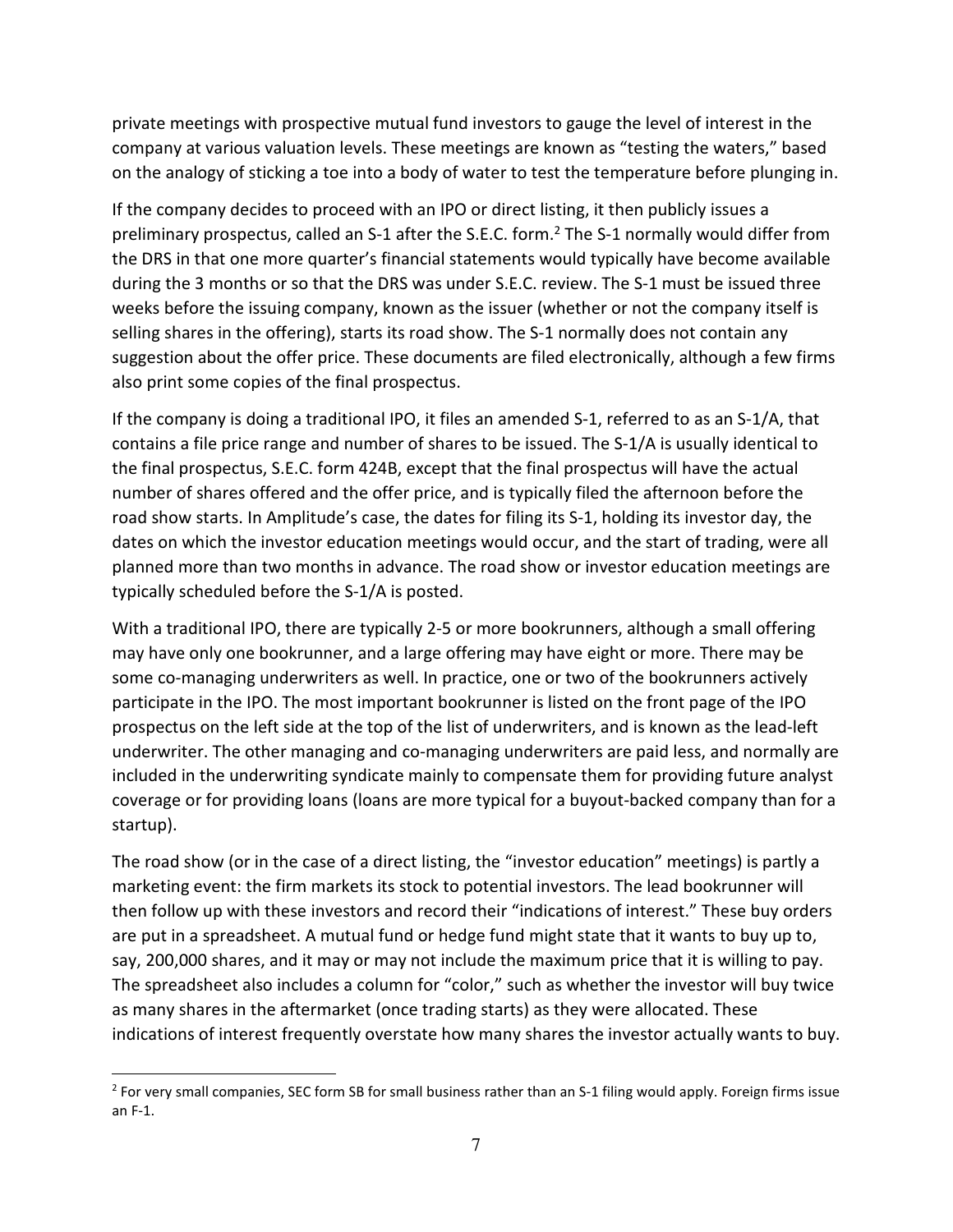Further, the underwriter does not know whether the investor will be a buy-and-hold investor or a "flipper," an investor who sells the stock as soon as it starts trading. Consequently, the underwriter typically wants the offering to be oversubscribed (there are indications of interest for more shares than will be offered). In other words, the spreadsheet gives a very imperfect measure of the demand curve for the stock that is being sold.

The afternoon before trading starts, the issuer and lead underwriter negotiate the offer price and decide on the final number of shares to be offered. They then include these numbers in the final prospectus, and notify the S.E.C. The S.E.C. then declares the offering effective, and trading starts the next morning, typically in the late morning rather than at 9:30am. The underwriter notifies clients of the final offer price and how many shares they have been allocated. These investors then must confirm that they indeed want to purchase the shares. The regulatory reason for the confirmation requirement is that at the time of submitting the indication of interest, these investors did not know for certain how much money was being raised or what the offer price would be.

With a traditional IPO, some issuers delegate the allocation of shares entirely to the lead underwriter, and others become more involved in jointly determining the allocations.

In the S-1 that Amplitude filed, the company said its advisers are Morgan Stanley, Bank of America Corp., Citigroup Inc., KeyBanc Capital Markets, Robert W. Baird & Co., UBS Group AG and William Blair & Co. Morgan Stanley, which had advised several other companies on their direct listings, was the main advisor.

Spenser Skates, Amplitude's CEO, had been thinking of a direct listing since 2019. With a direct listing, there is no offer price and allocation of shares, and there are no underwriters. There is a reference price, however. The reference price is chosen by the exchange on which the company is listing the day before the start of trading, and is designed to give investors a benchmark for what price the stock might start trading at. Normally, the reference price is based on recent private market transactions in the stock. In general, the reference price is set lower than the opening price of the direct listings that have occurred. Unlike an IPO offer price, however, no transactions occur at the reference price.

In addition to fees paid to Morgan Stanley and other financial advisors for the direct listing, Amplitude incurred other costs: legal and listing costs, and higher director and officer (D&O) insurance rates. Although the company already had audited financial statements, accounting and auditing costs would increase on a point-forward basis in order to comply with the S.E.C's public reporting requirements. On November 9, 2021, Amplitude announced third quarter results, which included \$16.1 million of costs associated with its direct listing.

For the CEO, CFO, and general counsel, a large amount of their time from June through September 2021 was occupied by preparing the S.E.C.'s Draft Registration Statement and marketing the stock to prospective institutional buyers in a series of on-line investor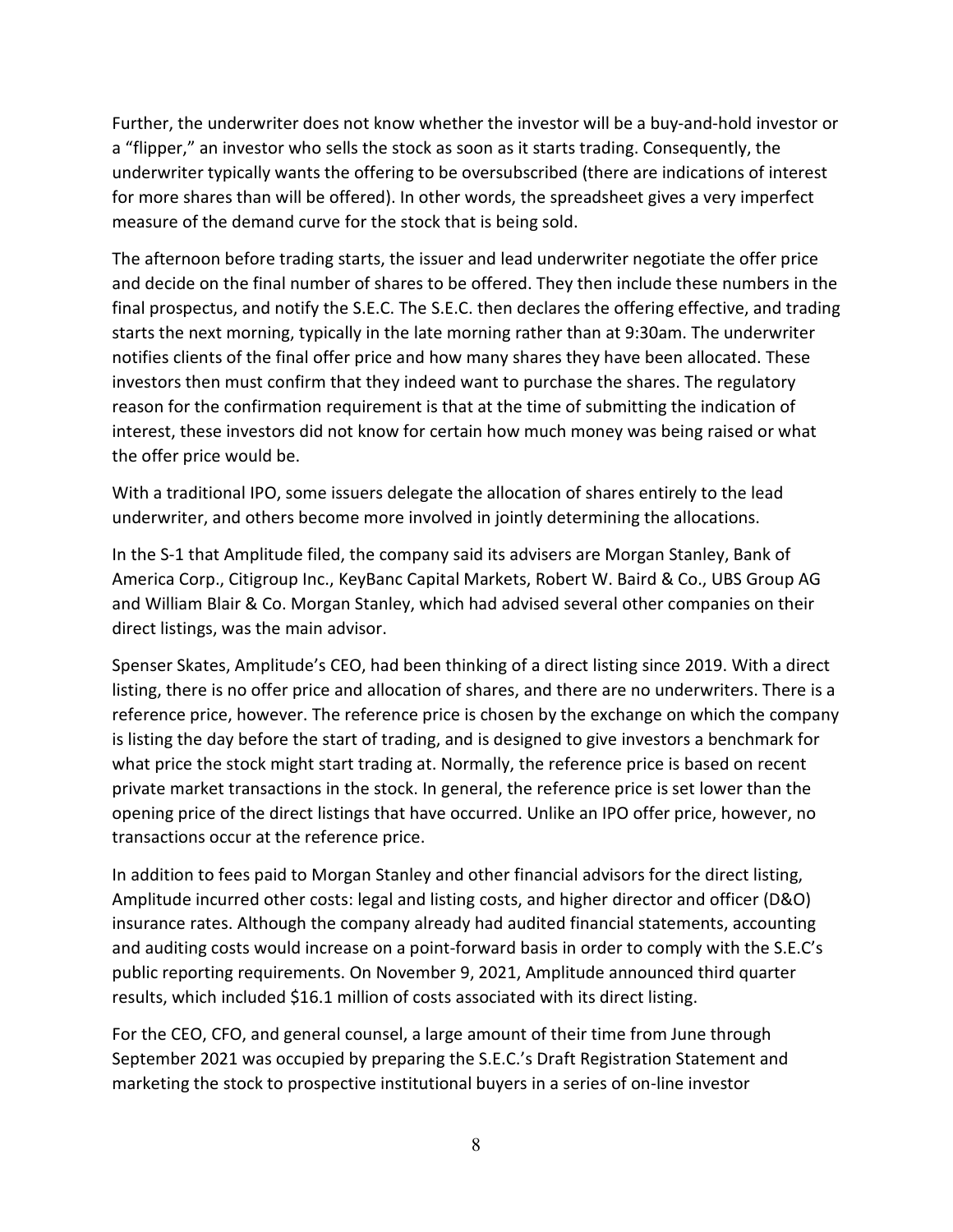presentations. Furthermore, Amplitude hired an investor relations company to assist with the marketing, and hired an in-house investor relations person.

If the company did a traditional IPO, perhaps with gross proceeds of at least \$300 million in shares sold by the company, the issuer could expect to pay underwriters a gross spread of 6%, \$18 million in total, split proportionately between the company and selling shareholders. A VCbacked tech company could expect to see its price jump by an average of 30% or more on the first day of trading, based on statistics available in Table 4h at https://site.warrington.ufl.edu/ritter/files/IPO-Statistics.pdf . A jump of 30% on a \$300 million IPO would mean that \$90 million was "left on the table", money that was not collected by the issuer. Much of the time and money spent on marketing the stock and preparing S.E.C.

documents would be the same whether a direct listing or a traditional IPO was being used, so the comparison would largely be the difference between payments to financial advisors in a direct listing vs. the gross spread and money left on the table in an IPO.

On the other hand, in a direct listing Amplitude would not be raising any money, which necessitated the \$200 million Series F round several months before the direct listing. If this Series F stock was sold at a discount relative to what the stock started to trade for, that discount would be the equivalent of money left on the table.

Table A below outlines some of the differences between going public with a traditional bookbuilt IPO versus using a direct listing.

# The road show:

Unlike a traditional IPO, there is no "road show" in a direct listing, but rather investor education meetings. The key difference is that underwriters do not participate in the investor education meetings, and do not collect orders (known as "indications of interest") from potential buyers, as they would in a road show. Roughly a month before the start of the formal investor education meetings, Amplitude started having one-on-one video discussions with potential investors, almost all of which were mutual funds. These were termed testing the waters meetings, based upon a provision in the 2012 JOBS Act that permitted companies thinking of going public to have these meetings. Both the testing the waters and investor education meetings typically started with a PPT presentation from the CEO, with questions from the buyside person or persons sometimes interrupting the presentation, and then further questions at the end of the presentation. The questions that came up varied quite a bit from investor to investor.

After these meetings, potential investors individually made decisions regarding what price, if any, they would be willing to buy Amplitude stock once it started trading.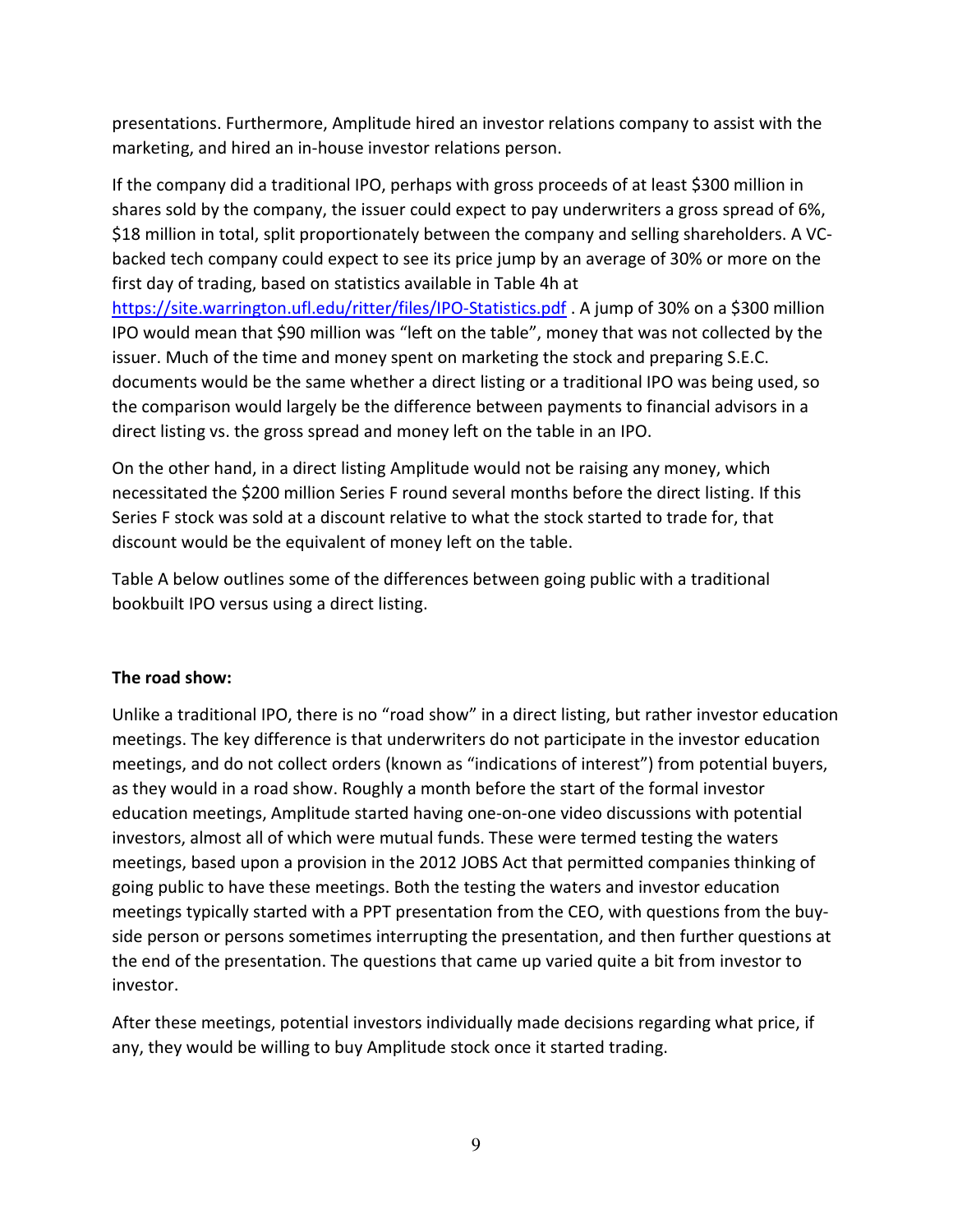## The first day of trading:

Nasdaq set a reference price of \$35 per share on Monday, September 27, presumably based on the \$32.02 price that Series F investors had paid in May of 2021. The stock opened at \$50.00, and traded 11,529,531 shares during the day, hitting a high of \$54.90 and a low of \$50.00, closing at \$54.80, valuing the company at \$5.6 billion on an undiluted basis with 102.7 million shares, or \$7.1 billion on a fully diluted basis with 131.5 million shares. Information on the first day of trading for other direct listings is available at

https://site.warrington.ufl.edu/ritter/files/IPOs-Direct-Listings.pdf

35,398,389 shares had been registered for trading, but many of these shareholders did not sell their shares on the first day of trading. With \$128.8 million in TTM revenue (through the second quarter), the end-of-first-trading-day valuation numbers give AMPL a price-to-sales ratio of \$5.6 billion/\$0.1288 billion = 43.5 on an undiluted basis or \$7.1/0.1288 = 55 on a fully diluted basis.

In the 20 years from 2001-2020, only eight companies have gone public in the U.S. with more than an inflation-adjusted \$100 million in TTM and a price-to-sales (PSR) ratio at the end of the first day of greater than 42 on an undiluted basis:

| <b>Year Company</b>            | <b>PSR</b> | 3-year buy-and-hold return from first closing price |
|--------------------------------|------------|-----------------------------------------------------|
| 2013 Twitter                   | 46         | -59%                                                |
| 2014 Mobileye NV               | 154        | 72%                                                 |
| 2014 LendingClub               | 48         | $-83%$                                              |
| 2017 Snap                      | 70         | $-41%$                                              |
| 2019 Zoom Video Communications | 48         | 322%                                                |
| 2020 nCino                     | 54         | $-22%$                                              |
| 2020 Snowflake                 | 174        | 17%                                                 |
| 2020 C3.ai                     | 54         | -50%                                                |

Returns are through the 3-year anniversary, Sept. 28, 2021, or the delisting date if they were delisted before 3 years.

#### Analyst coverage

Analysts normally do not cover a stock until 25 calendar days after the listing date. On Friday, October 22, AMPL closed at \$67.41. On Monday, October 25, the first business day more than 25 days after the direct listing, six brokerage firms initiated coverage, with William Blair, UBS, and KeyBanc analysts putting out buy recommendations and B of A Securities (Merrill Lynch), Baird, and Morgan Stanley putting out hold recommendations. Five of the six analysts also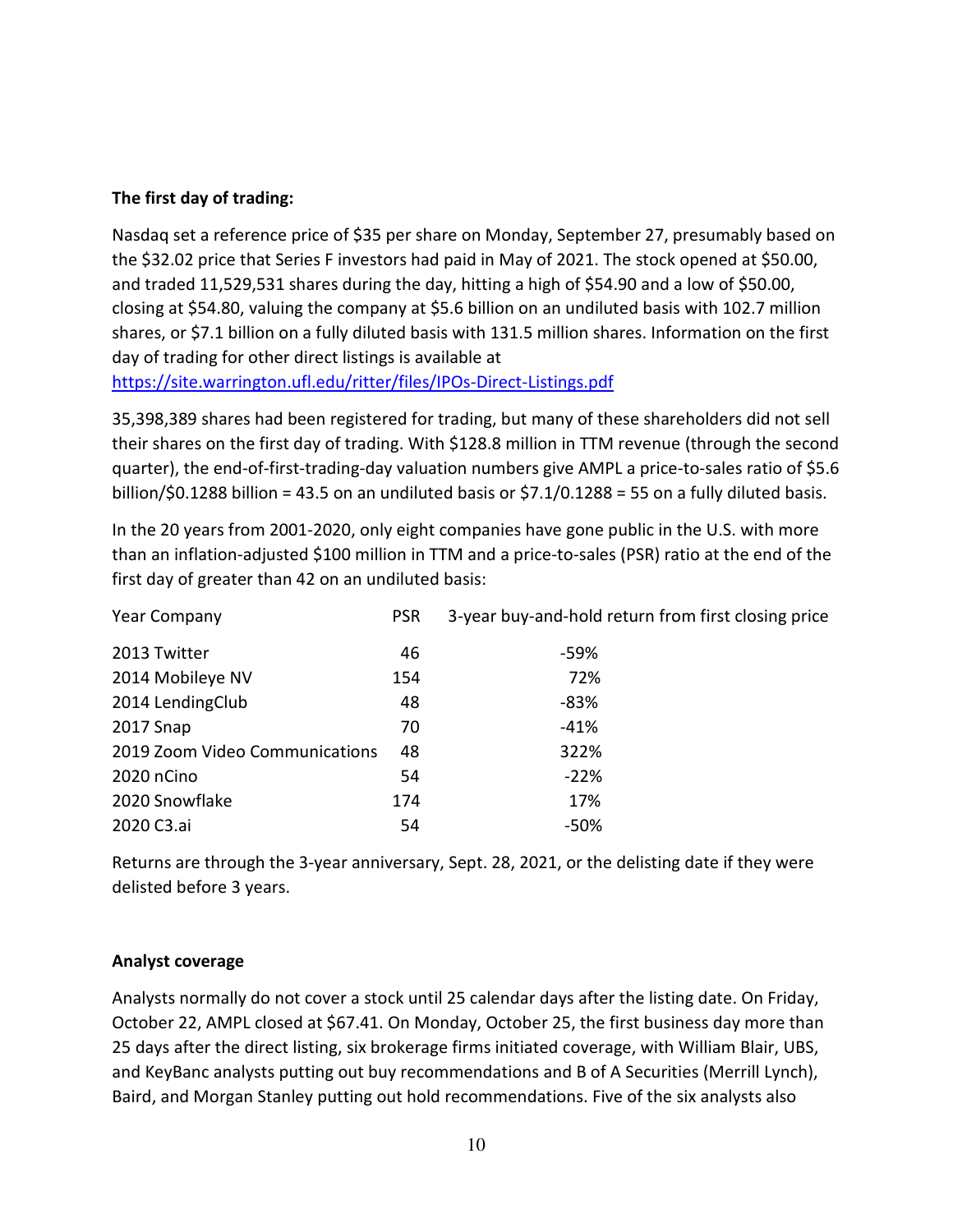included price targets of between \$70 and \$78 per share. All six brokerage firms had been hired as a financial advisor for the direct listing, along with Citigroup, which did not initiate coverage until December 8, 2021, when it came out with a buy rating and an \$80 price target.

### Table A

### Direct Listings vs Traditional Bookbuilt IPO

|                                          | <b>IPO</b>                                            | <b>Direct Listing</b>                                       |
|------------------------------------------|-------------------------------------------------------|-------------------------------------------------------------|
|                                          | <b>Investment bankers</b> Conduct due diligence       | Conduct due diligence                                       |
|                                          | Assist in preparing prospectus                        | Assist in preparing prospectus                              |
|                                          | Recommend offer price and<br>allocation of shares     | Share sales are up to each holder                           |
| <b>Outside law firm</b>                  | Assist in preparing prospectus                        | Assist in preparing prospectus                              |
| Lockup period                            | Typically 180 days                                    | Typically none, but only registered<br>shares can be sold   |
| Capital raise                            | Usually some or all of proceeds                       | Generally none due to cumbersome<br>regulatory requirements |
| <b>Determination of</b><br>opening price | Designated market maker<br>balances supply and demand | Designated market maker<br>balances supply and demand       |
| <b>Price stabilization</b>               | Underwriters can buy back<br>overallotment shares     | None                                                        |

The following tables are taken from Jay Ritter's website at https://site.warrington.ufl.edu/ritter/ipo-data/

At the time of the September 28, 2021 direct listing, the 2021 numbers were not fully available.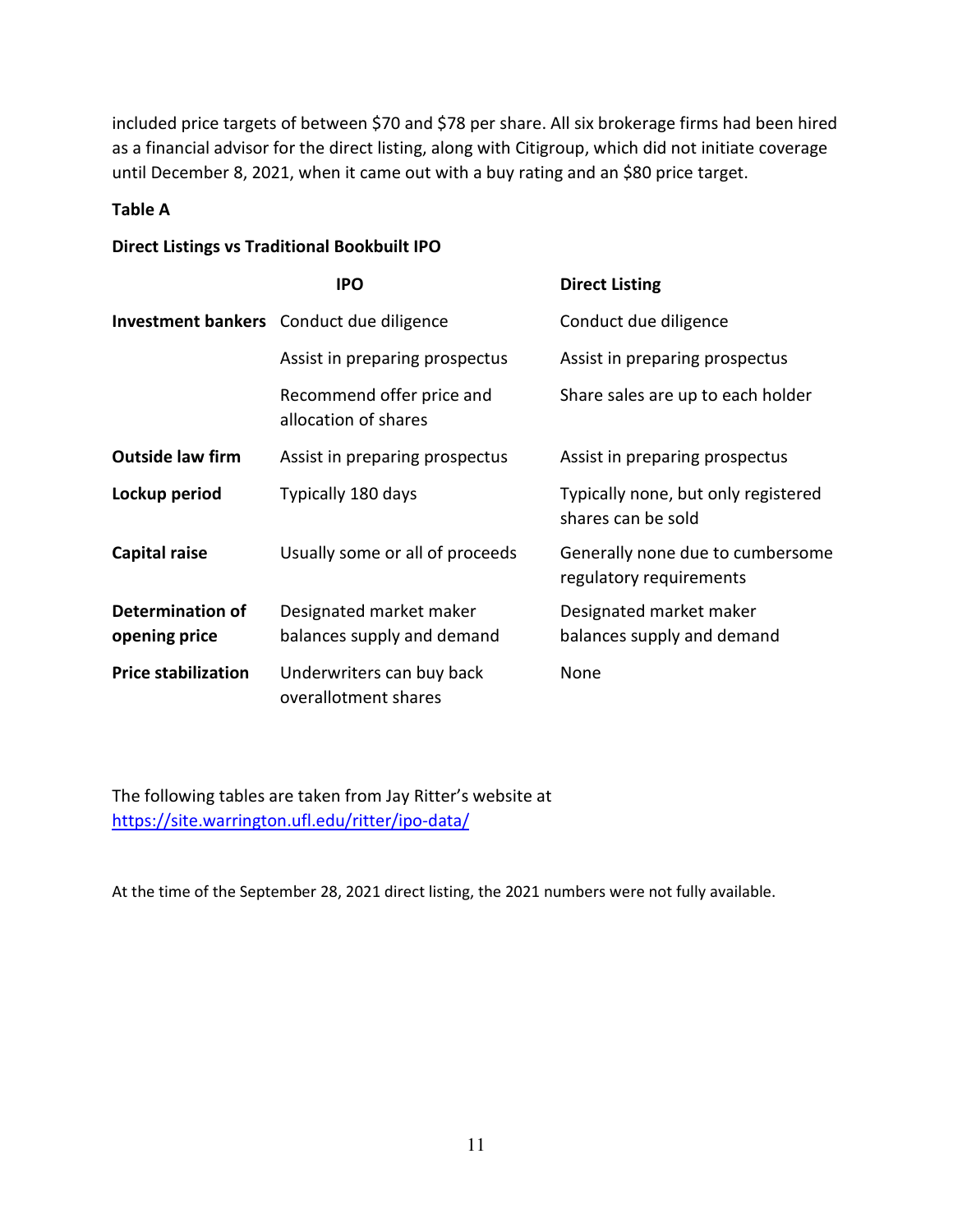**Table 1: Mean First-day Returns and Money Left on the Table, 1980-2021** (Dec. 30, 2021)

The sample is IPOs with an offer price of at least \$5.00, excluding ADRs, unit offers, closed-end funds, REITs, natural resource limited partnerships, small best efforts offers, banks and S&Ls, and stocks not listed on CRSP (CRSP includes Amex, NYSE, and NASDAQ stocks). Proceeds exclude overallotment options. The amount of money left on the table is defined as the closing market price on the first-day of trading minus the offer price, multiplied by the shares offered.

|           |               | <b>Mean First-day Return</b> |           | <b>Aggregate</b>      |                   |  |
|-----------|---------------|------------------------------|-----------|-----------------------|-------------------|--|
|           | <b>Number</b> | Equal-                       | Proceeds- | <b>Amount Left on</b> | <b>Aggregate</b>  |  |
| Year      | of IPOs       | weighted                     | weighted  | the Table             | <b>Proceeds</b>   |  |
|           |               |                              |           |                       |                   |  |
| 1980      | 71            | 14.3%                        | 20.0%     | \$0.18 billion        | \$0.91 billion    |  |
| 1981      | 192           | 5.9%                         | 5.7%      | \$0.13 billion        | \$2.31 billion    |  |
| 1982      | 77            | 11.0%                        | 13.3%     | \$0.13 billion        | \$1.00 billion    |  |
| 1983      | 451           | $9.9\%$                      | 9.4%      | \$0.84 billion        | \$8.89 billion    |  |
| 1984      | 171           | 3.7%                         | 2.5%      | \$0.05 billion        | \$2.02 billion    |  |
| 1985      | 186           | 6.4%                         | 5.6%      | \$0.23 billion        | \$4.09 billion    |  |
| 1986      | 393           | 6.1%                         | 5.1%      | \$0.68 billion        | \$13.40 billion   |  |
| 1987      | 285           | 5.6%                         | 5.7%      | \$0.66 billion        | \$11.68 billion   |  |
| 1988      | 105           | 5.5%                         | 3.4%      | \$0.13 billion        | \$3.88 billion    |  |
| 1989      | 116           | $8.0\%$                      | 4.7%      | \$0.27 billion        | \$5.81 billion    |  |
| 1990      | 110           | 10.8%                        | 8.1%      | \$0.34 billion        | \$4.27 billion    |  |
| 1991      | 286           | 11.9%                        | 9.7%      | \$1.50 billion        | \$15.39 billion   |  |
| 1992      | 412           | 10.3%                        | $8.0\%$   | \$1.82 billion        | \$22.69 billion   |  |
| 1993      | 510           | 12.7%                        | 11.2%     | \$3.52 billion        | \$31.44 billion   |  |
| 1994      | 402           | 9.6%                         | 8.3%      | \$1.43 billion        | \$17.18 billion   |  |
| 1995      | 462           | 21.4%                        | 17.5%     | \$4.90 billion        | \$27.95 billion   |  |
| 1996      | 677           | 17.2%                        | 16.1%     | \$6.76 billion        | \$42.05 billion   |  |
| 1997      | 474           | 14.0%                        | 14.4%     | \$4.56 billion        | \$31.76 billion   |  |
| 1998      | 281           | 21.9%                        | 15.6%     | \$5.25 billion        | \$33.65 billion   |  |
| 1999      | 476           | 71.2%                        | 57.4%     | \$37.11 billion       | \$64.67 billion   |  |
| 2000      | 380           | 56.3%                        | 45.8%     | \$29.68 billion       | \$64.80 billion   |  |
| 2001      | 80            | 14.0%                        | 8.4%      | \$2.97 billion        | \$35.29 billion   |  |
| 2002      | 66            | 9.1%                         | 5.1%      | \$1.13 billion        | \$22.03 billion   |  |
| 2003      | 63            | 11.7%                        | 10.4%     | \$1.00 billion        | \$9.54 billion    |  |
| 2004      | 173           | 12.3%                        | 12.4%     | \$3.86 billion        | \$31.19 billion   |  |
| 2005      | 159           | 10.3%                        | 9.3%      | \$2.64 billion        | \$28.23 billion   |  |
| 2006      | 157           | 12.1%                        | 13.0%     | \$3.95 billion        | \$30.48 billion   |  |
| 2007      | 159           | 14.0%                        | 13.9%     | \$4.95 billion        | \$35.66 billion   |  |
| 2008      | 21            | 5.7%                         | 24.7%     | \$5.63 billion        | \$22.76 billion   |  |
| 2009      | 41            | 9.8%                         | 11.1%     | \$1.46 billion        | \$13.17 billion   |  |
| 2010      | 91            | 9.4%                         | 6.2%      | \$1.84 billion        | \$29.82 billion   |  |
| 2011      | 81            | 13.9%                        | 13.0%     | \$3.51 billion        | \$26.97 billion   |  |
| 2012      | 93            | 17.7%                        | 8.9%      | \$2.75 billion        | \$31.11 billion   |  |
| 2013      | 158           | 20.9%                        | 19.0%     | \$7.89 billion        | \$41.56 billion   |  |
| 2014      | 206           | 15.5%                        | 12.8%     | \$5.40 billion        | \$42.20 billion   |  |
| 2015      | 118           | 19.2%                        | 18.9%     | \$4.16 billion        | \$22.00 billion   |  |
| 2016      | 75            | 14.5%                        | 14.2%     | \$1.77 billion        | \$12.52 billion   |  |
| 2017      | 106           | 12.9%                        | 16.0%     | \$3.68 billion        | \$22.98 billion   |  |
| 2018      | 134           | 18.6%                        | 19.1%     | \$6.39 billion        | \$33.47 billion   |  |
| 2019      |               |                              |           |                       |                   |  |
|           | 112           | 23.5%                        | 17.7%     | \$6.93 billion        | \$39.18 billion   |  |
| 2020      | 165           | 41.6%                        | 47.9%     | \$29.66 billion       | \$61.87 billion   |  |
| 2021      | 309           | 32.0%                        | 23.7%     | \$27.98 billion       | \$118.00 billion  |  |
| 1980-1989 | 2,047         | 7.2%                         | 6.1%      | \$3.30 billion        | \$53.98 billion   |  |
| 1990-1998 | 3,614         | 14.8%                        | 13.3%     | \$30.08 billion       | \$226.38 billion  |  |
| 1999-2000 | 856           | 64.6%                        | 51.6%     | \$66.79 billion       | \$129.47 billion  |  |
| 2001-2021 | 2,567         | 18.5%                        | 18.2%     | \$129.47 billion      | \$710.02 billion  |  |
| 1980-2021 | 9,084         | 18.9%                        | 20.1%     | \$229.72 billion      | \$1,119.85billion |  |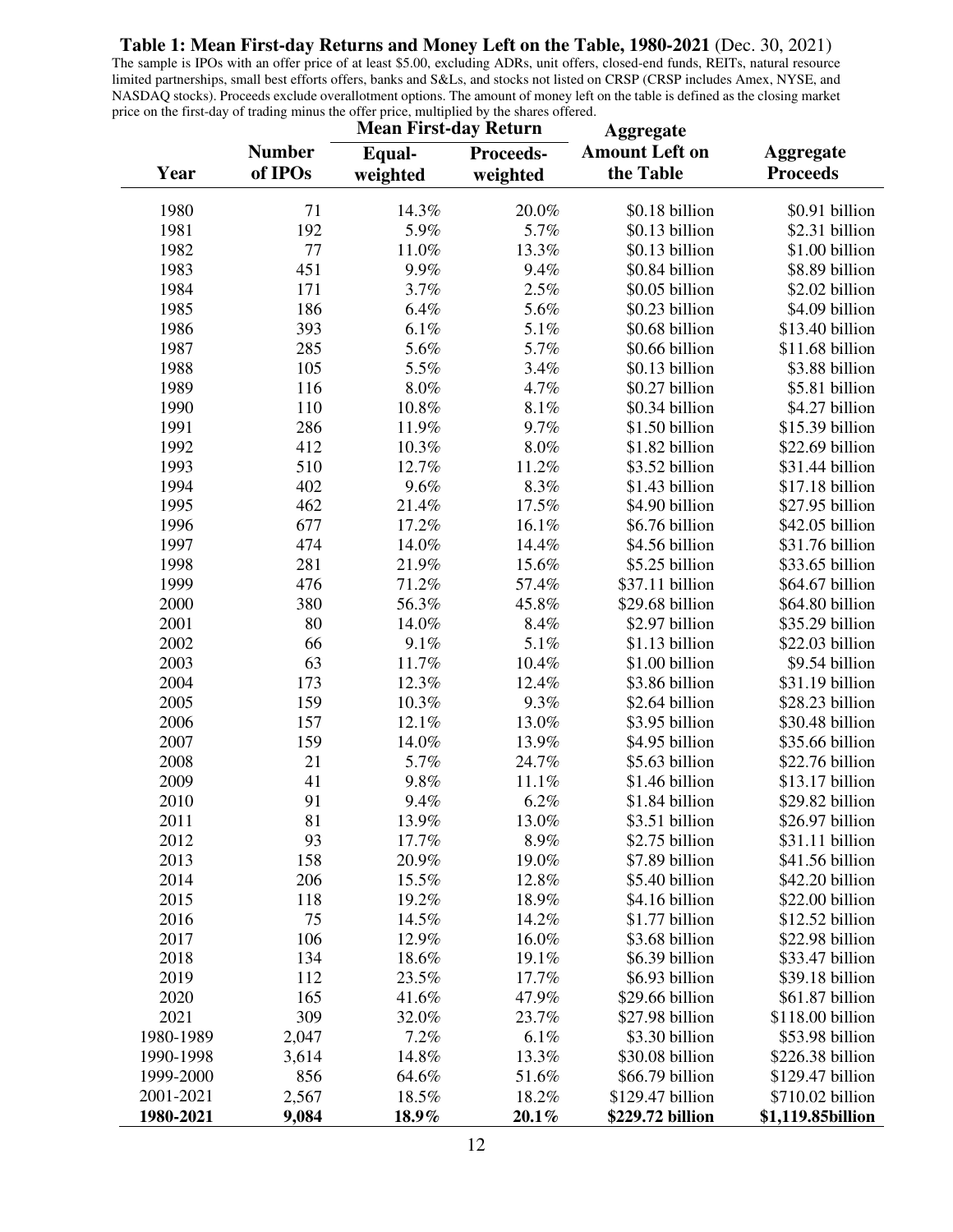#### **Table 4a (updated December 23, 2021)**

#### **Technology Company IPOs, 1980-2021 including Direct Listings**

There are 3,297 tech stock IPOs and 9 direct listings, for a total of 3,306 listings, after excluding those with an offer price below \$5.00 per share, unit offers, ADRs, closed-end funds, natural resource limited partnerships (and most other LPs, but not buyout firms such as Carlyle Group), acquisition companies, REITs, bank and S&L IPOs, and firms not listed on CRSP. Missing and questionable numbers from the SDC new issues database are supplemented by direct inspection of prospectuses on EDGAR, information from Dealogic for IPOs after 1991, Howard and Co.'s *Going Public: The IPO Reporter* from 1980-1985, and the Graeme Howard-Todd Huxster collection of IPO prospectuses for 1975-2006. Tech stocks are defined as internet-related stocks plus other technology stocks including telecom, but not including biotech. Loughran and Ritter (2004) list the SIC codes in their appendix 3 and sources of founding dates in appendix 1. The definition of technology stocks has been changed from that in Loughran and Ritter (2004 *Financial Management*), with SIC=3559, 3576, 3844, and 7389 added to tech. Some 7389 (business services) companies have had their SIC codes changed into non-tech categories, such as consulting and two new SIC codes that I have made up: 5614 for telemarketing firms and 7388 for non-tech business services such as Sotheby's Auctions. I have also added the S.E.C.'s computer communications equipment code of 3576 for 21 companies, including Cisco Systems.

For the column with VC-backed IPOs, there are 3,469 IPOs including both technology and nontechnology companies.

For buyout-backed IPOs, the founding date of the predecessor company is used. Price-to-sales ratios are computed using both the offer price (OP) and the first closing market price (MP) for computing the market capitalization of equity. Market cap is calculated using the post-issue shares outstanding, with all share classes included in the case of dual-class companies. The undiluted number of shares is used, which is some cases (e.g., Facebook, Twitter, and Castlight Health) understates the market cap due to the existence of substantial amounts of in-the-money employee stock options that are highly likely to be exercised. Sales are the last twelve months (LTM) revenues as reported in the prospectus. The median sales, in millions, is expressed in both nominal dollars and in dollars of 2014 purchasing power using the CPI. The median age, in years, is the number of years since the calendar year of the founding date and the calendar year of the IPO. The percentage of IPOs that are profitable measures profitability using trailing LTM earnings (usually using after extraordinary items earnings, and usually using pro forma numbers that are computed assuming that any recent or concurrent mergers have already occurred, and the conversion of convertible preferred stock into common stock). In some cases, last fiscal year earnings are used when LTM earnings are unavailable.

Even concepts like market cap (for the price-to-sales ratios) become ambiguous when you realize that companies like Facebook have many deep in-the-money options outstanding, so whether you use the fully diluted number of shares or the undiluted number can affect the calculations substantially for some companies.

(table on the next page)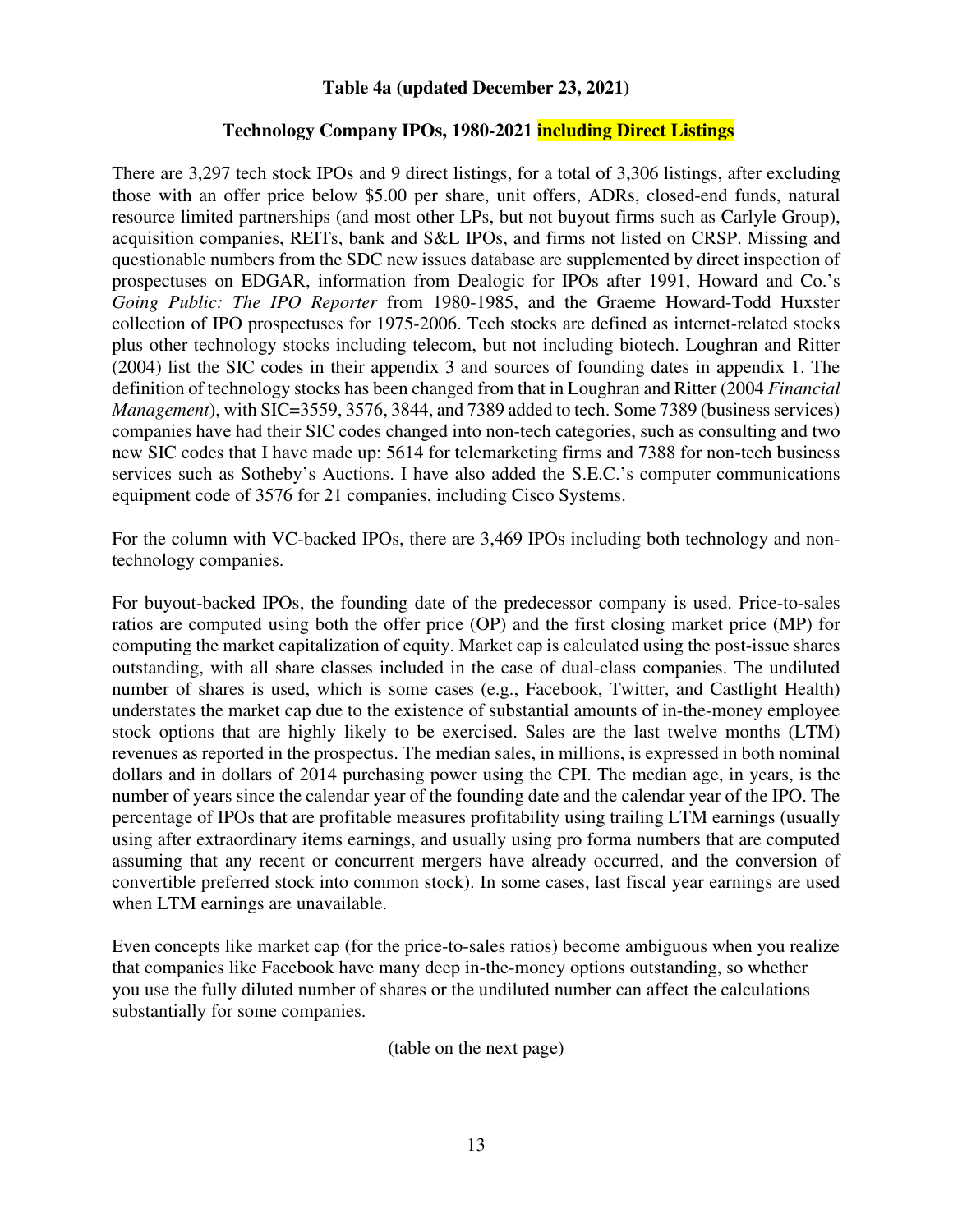|           | Median<br>Number |           |                        |           |                |                    |        |                          |            |
|-----------|------------------|-----------|------------------------|-----------|----------------|--------------------|--------|--------------------------|------------|
|           | of Tech          |           | Proceeds in \$millions |           | Price-to-sales | Median sales, \$mm |        | Median                   | $\%$       |
| Year      | <b>IPOs</b>      | VC-backed | Technology             | <b>OP</b> | MP             | Nominal            | \$2014 | age                      | profitable |
| 1980      | 22               | 388       | 378                    | 3.4       | 3.8            | 16.2               | 48.8   | 6.5                      | 91%        |
| 1981      | $72\,$           | 648       | 838                    | 3.5       | 3.6            | 12.9               | 34.8   | 9                        | $88\%$     |
| 1982      | 42               | 490       | 648                    | 4.2       | 4.5            | 10.5               | 26.2   | 5                        | 83%        |
| 1983      | 173              | 2,798     | 3,271                  | 5.9       | 6.6            | 8.6                | 20.6   | 6                        | 71%        |
| 1984      | 50               | 614       | 551                    | 2.4       | 2.5            | 9.8                | 22.4   | 6.5                      | $80\%$     |
| 1985      | 37               | 667       | 375                    | 2.3       | 2.4            | 13.4               | 29.7   | 7                        | $84\%$     |
| 1986      | $77 \,$          | 1,558     | 1,217                  | 3.4       | 3.6            | 13.0               | 27.8   | 6                        | 74%        |
| 1987      | 59               | 1,315     | 1,330                  | 3.2       | 3.2            | 17.8               | 37.4   | 5                        | $86\%$     |
| 1988      | 28               | 674       | 888                    | 3.0       | 3.4            | 24.0               | 48.5   | 5.5                      | 79%        |
| 1989      | 35               | 869       | 748                    | 3.4       | 4.0            | 31.5               | 60.9   | 6                        | $77\%$     |
| 1990      | 32               | 1,085     | 764                    | 3.6       | 4.0            | 28.6               | 52.5   | 8.5                      | 94%        |
| 1991      | 71               | 3,887     | 2,760                  | 3.2       | 3.6            | 34.6               | 60.0   | 9                        | 75%        |
| 1992      | 115              | 4,970     | 5,875                  | 3.5       | 3.7            | 22.4               | 38.0   | $8\,$                    | 65%        |
| 1993      | 127              | 5,929     | 5,715                  | 3.0       | 3.6            | 27.0               | 44.3   | 8                        | 74%        |
| 1994      | 115              | 3,691     | 3,583                  | 3.7       | 4.2            | 21.0               | 33.7   | $\,8$                    | 70%        |
| 1995      | 205              | 7,165     | 9,786                  | 4.6       | 5.8            | 21.4               | 33.3   | 8                        | $71\%$     |
| 1996      | 276              | 11,681    | 16,256                 | 6.8       | 8.2            | 16.7               | 25.2   | 7                        | 47%        |
| 1997      | 174              | 5,016     | 7,479                  | 5.2       | 5.7            | 21.2               | 31.1   | $8\,$                    | $50\%$     |
| 1998      | 113              | 4,037     | 8,118                  | 8.8       | 11.9           | 22.1               | 32.0   | $\tau$                   | 36%        |
| 1999      | 370              | 22,298    | 33,512                 | 26.5      | 43.0           | 12.1               | 17.2   | $\overline{\mathcal{A}}$ | 14%        |
| 2000      | 260              | 23,598    | 42,442                 | 31.7      | 49.5           | 12.0               | 16.6   | 5                        | $14\%$     |
| 2001      | 23               | 2,658     | 5,773                  | 8.1       | 13.4           | 24.6               | 32.9   | 9                        | 30%        |
| 2002      | 20               | 1,956     | 2,587                  | 2.9       | 3.1            | 95.2               | 125.8  | 9                        | 40%        |
| 2003      | 18               | 1,824     | 2,242                  | 4.1       | 4.6            | 86.2               | 111.0  | $\boldsymbol{7}$         | 39%        |
| 2004      | 61               | 7,183     | 9,064                  | 6.4       | 7.1            | 55.5               | 70.1   | 8                        | 44%        |
| 2005      | 45               | 3,458     | 6,993                  | 4.5       | 4.5            | 68.0               | 83.5   | 9                        | 36%        |
| 2006      | 48               | 4,860     | 4,873                  | 5.5       | 6.3            | 57.6               | 67.9   | 9                        | 50%        |
| 2007      | 76               | 10,566    | 12,572                 | 6.5       | 7.8            | 71.2               | 79.8   | 8                        | 30%        |
| 2008      | 6                | 863       | 1,194                  | 4.9       | 5.7            | 156.7              | 173.6  | 14                       | $67\%$     |
| 2009      | 14               | 1,697     | 4,126                  | 3.0       | 3.6            | 174.3              | 193.1  | $11\,$                   | $71\%$     |
| 2010      | 33               | 4,038     | 4,347                  | 3.4       | 3.9            | 119.5              | 129.0  | 11                       | $64\%$     |
| 2011      | 36               | 8,764     | 9,412                  | 6.1       | 6.6            | 141.3              | 150.1  | 10                       | 36%        |
| 2012      | 40               | 21,096    | 20,887                 | 4.5       | 5.0            | 113.4              | 117.1  | 9.5                      | 43%        |
| 2013      | 45               | 11,935    | 8,662                  | 5.3       | 6.1            | 105.8              | 107.5  | 9                        | 27%        |
| 2014      | 53               | 18,542    | 9,965                  | 6.1       | 6.8            | 90.5               | 90.5   | 11                       | 17%        |
| 2015      | 38               | 9,890     | 10,087                 | 5.3       | 6.2            | 130.8              | 130.9  | 11                       | 26%        |
| 2016      | 21               | 6,181     | 2,510                  | 4.2       | 4.3            | 109.5              | 108.2  | 10                       | 29%        |
| 2017      | 30               | 11,269    | 7,844                  | 5.0       | 6.3            | 188.4              | 181.5  | 13                       | 17%        |
| 2018      | 40               | 16,706    | 12,246                 | 7.6       | 11.3           | 182.1              | 171.8  | 12                       | $15\%$     |
| 2019      | 38               | 27,534    | 22,881                 | 8.1       | 10.6           | 205.8              | 191.3  | 11                       | 30%        |
| 2020      | 46               | 41,423    | 32,616                 | 13.6      | 21.8           | 211.2              | 191.7  | 12                       | 18%        |
| 2021      | 122              | 74,224    | 58,383                 | 15.2      | 17.8           | 207.7              | 185.8  | 12                       | 22%        |
| 1980-2021 | 3,306            | 390,046   | 395,798                | 6.1       | 7.4            | 24.3               | 39.2   | ${\bf 8}$                | 47%        |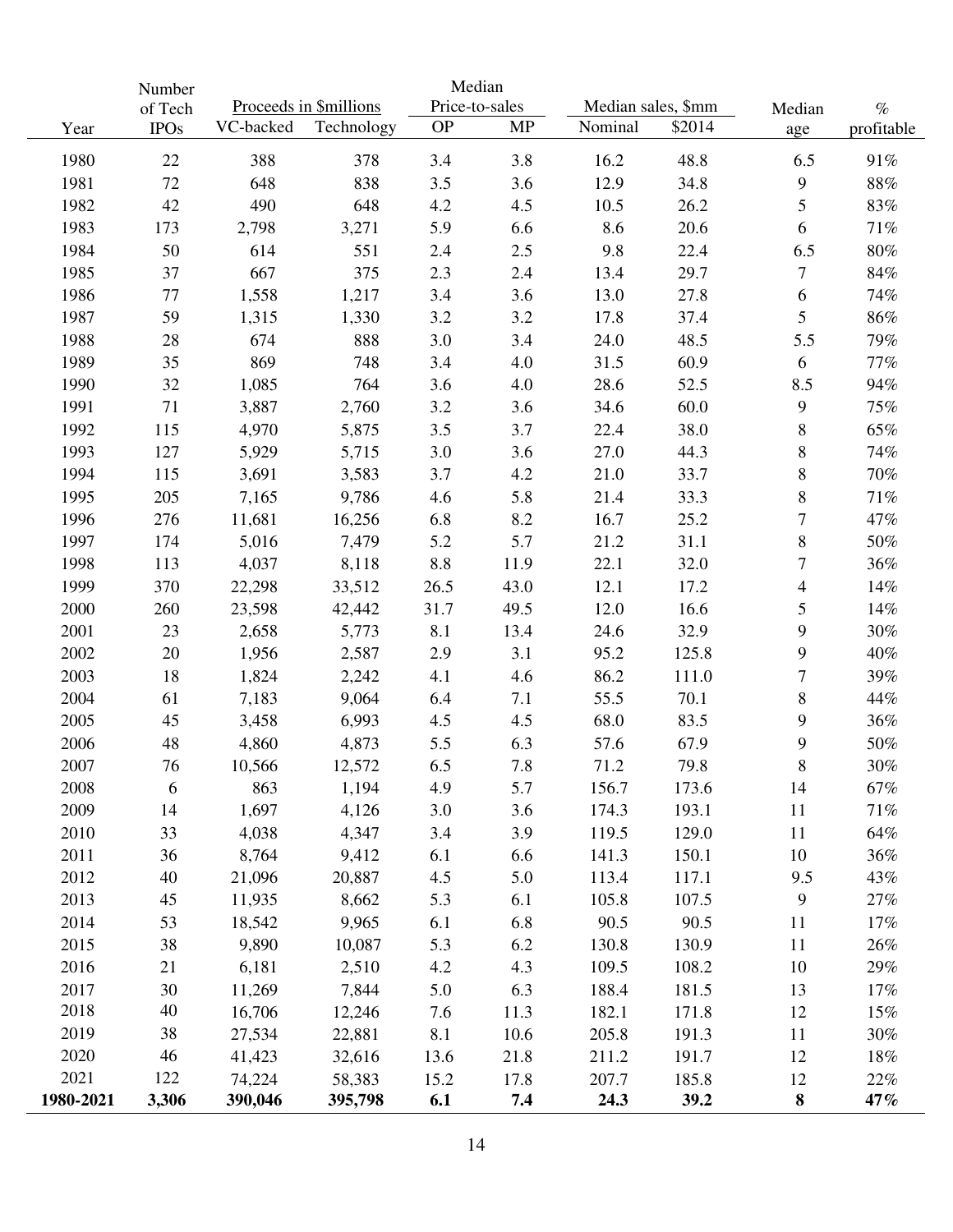# **Table 4h** (updated December 23, 2021)  **Technology Company IPO Underpricing, 1980-2021**

Underpricing is measured as the equally weighted average of the first-day return from the offer price to close. The screens described in Table 1 apply, including the exclusion of ADRs.

|           | Number of IPOs |       |         |         | EW mean $1st$ -day Return,% |         |  |  |
|-----------|----------------|-------|---------|---------|-----------------------------|---------|--|--|
| Year      | Total          | Tech  | NonTech | Total   | Tech                        | NonTech |  |  |
| 1980      | 71             | 22    | 49      | 14.3%   | 21.7%                       | 10.9%   |  |  |
| 1981      | 192            | 72    | 120     | 5.9%    | 7.0%                        | 5.2%    |  |  |
| 1982      | $77\,$         | 42    | 35      | 11.0%   | 13.6%                       | 7.9%    |  |  |
| 1983      | 451            | 173   | 278     | 9.9%    | 13.9%                       | 7.5%    |  |  |
| 1984      | 171            | 50    | 121     | 3.7%    | 5.5%                        | 2.9%    |  |  |
| 1985      | 186            | 37    | 149     | 6.4%    | 6.1%                        | 6.5%    |  |  |
| 1986      | 393            | 77    | 316     | 6.1%    | 7.2%                        | 5.9%    |  |  |
| 1987      | 285            | 59    | 226     | 5.6%    | 7.3%                        | 5.2%    |  |  |
| 1988      | 105            | 28    | 77      | 5.5%    | 5.5%                        | 5.5%    |  |  |
| 1989      | 116            | 35    | 81      | 8.0%    | 11.9%                       | 6.3%    |  |  |
| 1990      | 110            | 32    | 78      | 10.8%   | 14.9%                       | 9.1%    |  |  |
| 1991      | 286            | 71    | 215     | 11.9%   | 17.3%                       | 10.1%   |  |  |
| 1992      | 412            | 115   | 297     | 10.3%   | 14.4%                       | 8.7%    |  |  |
| 1993      | 510            | 127   | 383     | 12.7%   | 17.8%                       | 11.1%   |  |  |
| 1994      | 402            | 115   | 287     | 9.6%    | 14.1%                       | 7.8%    |  |  |
| 1995      | 462            | 205   | 257     | 21.4%   | 30.8%                       | 14.0%   |  |  |
| 1996      | 677            | 276   | 401     | 17.2%   | 20.2%                       | 15.2%   |  |  |
| 1997      | 474            | 174   | 300     | 14.0%   | 16.9%                       | 12.4%   |  |  |
| 1998      | 281            | 113   | 168     | 21.9%   | 39.1%                       | 10.3%   |  |  |
| 1999      | 476            | 370   | 106     | 71.2%   | 86.7%                       | 17.2%   |  |  |
| 2000      | 380            | 260   | 120     | 56.3%   | 68.8%                       | 29.4%   |  |  |
| 2001      | 80             | 23    | 57      | 14.0%   | 23.5%                       | 10.2%   |  |  |
| 2002      | 66             | 20    | 46      | 9.1%    | 8.6%                        | 9.3%    |  |  |
| 2003      | 63             | 18    | 45      | 11.7%   | 17.4%                       | 9.5%    |  |  |
| 2004      | 173            | 61    | 112     | 12.3%   | 16.6%                       | 10.0%   |  |  |
| 2005      | 159            | 45    | 114     | 10.3%   | 10.8%                       | 10.1%   |  |  |
| 2006      | 157            | 48    | 109     | 12.1%   | 15.3%                       | 10.8%   |  |  |
| 2007      | 159            | 76    | 83      | 14.0%   | 18.8%                       | 9.6%    |  |  |
| 2008      | 21             | 6     | 15      | 5.7%    | 2.6%                        | 7.0%    |  |  |
| 2009      | 41             | 14    | 27      | $9.8\%$ | 16.9%                       | 6.2%    |  |  |
| 2010      | 91             | 33    | 58      | 9.4%    | 15.5%                       | 5.9%    |  |  |
| 2011      | 81             | 36    | 45      | 13.9%   | 20.2%                       | 9.0%    |  |  |
| 2012      | 93             | 40    | 53      | 17.7%   | 23.4%                       | 13.3%   |  |  |
| 2013      | 158            | 45    | 113     | 20.9%   | 26.7%                       | 18.5%   |  |  |
| 2014      | 206            | 53    | 153     | 15.5%   | 25.0%                       | 12.2%   |  |  |
| 2015      | 118            | 38    | 80      | 19.2%   | 18.8%                       | 19.4%   |  |  |
| 2016      | 75             | 21    | 54      | 14.5%   | 32.4%                       | 7.5%    |  |  |
| 2017      | 106            | 30    | 76      | 12.9%   | 21.1%                       | 9.6%    |  |  |
| 2018      | 134            | 39    | 95      | 18.6%   | 32.3%                       | 13.0%   |  |  |
| 2019      | 112            | 37    | 75      | 23.5%   | 28.6%                       | 21.0%   |  |  |
| 2020      | 165            | 44    | 121     | 41.6%   | 62.6%                       | 33.9%   |  |  |
| 2021      | 309            | 117   | 192     | 32.0%   | 33.0%                       | 31.4%   |  |  |
| 1980-2021 | 9,084          | 3,297 | 5,687   | 18.9%   | 31.3%                       | 11.8%   |  |  |